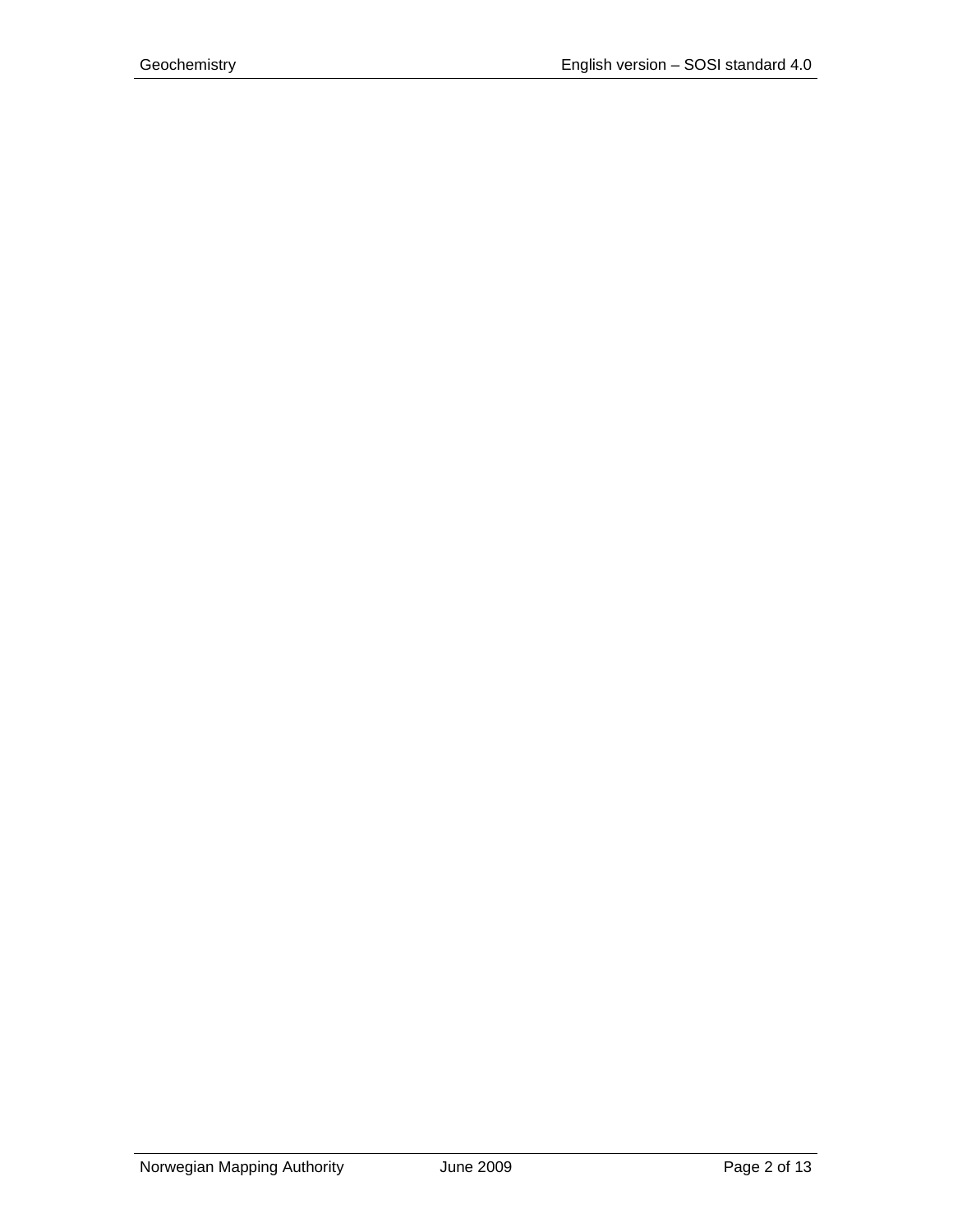# **Table of contents**

| 1.1     |                    |  |
|---------|--------------------|--|
| 1.2     |                    |  |
| 121     |                    |  |
| 1.2.2   |                    |  |
| 1.2.3   |                    |  |
| 1.2.4   |                    |  |
| 1.2.5   |                    |  |
| 1.2.6   |                    |  |
| 1.2.7   |                    |  |
| 1.2.7.1 |                    |  |
| 1272    |                    |  |
| 1273    |                    |  |
| 1.2.7.4 | $<<$ CodeList $>>$ |  |
|         |                    |  |
| 1.2.7.5 | $<<$ CodeList $>>$ |  |
|         |                    |  |
| 1.2.7.6 |                    |  |
|         |                    |  |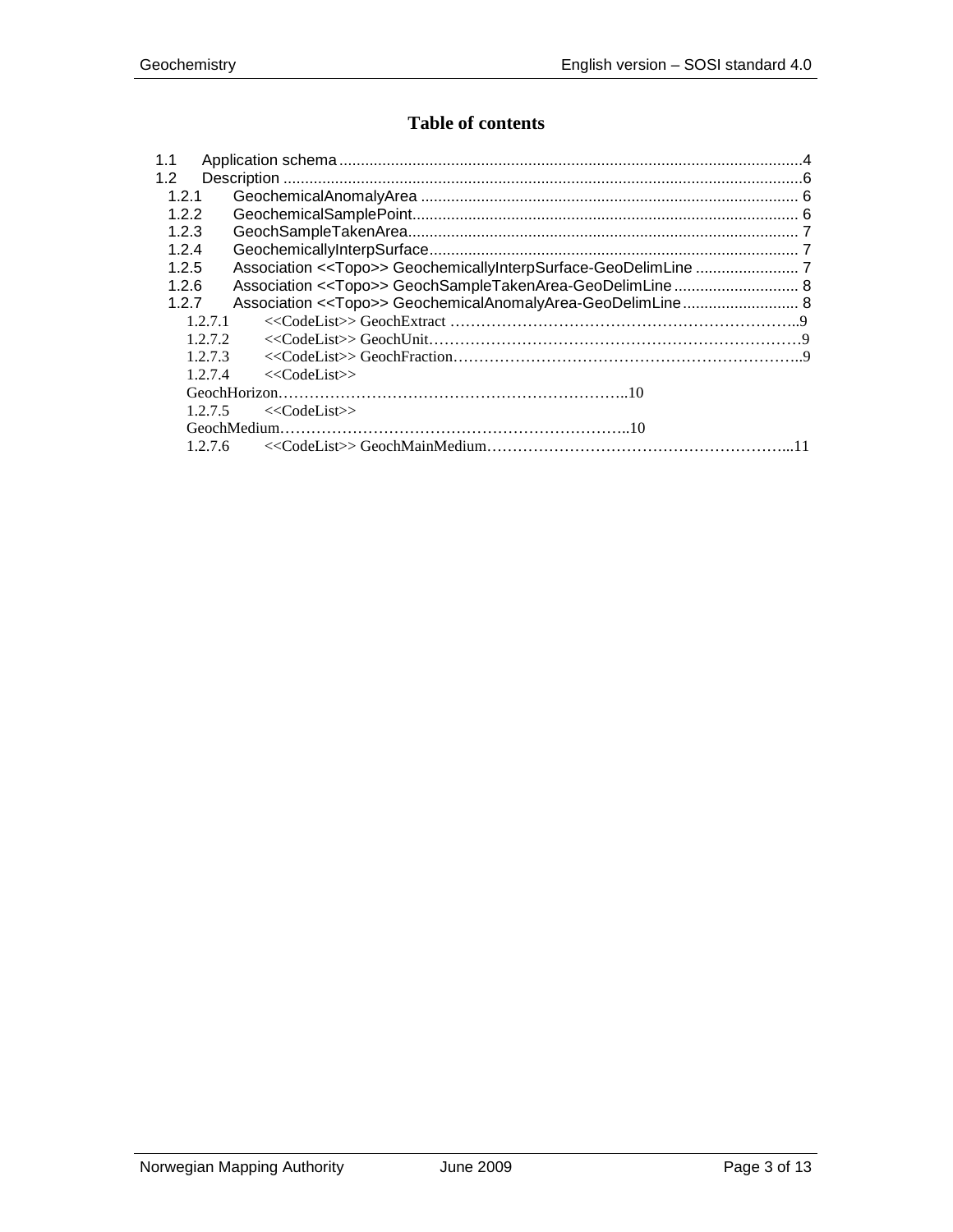## <span id="page-3-0"></span>**1.1 Application schema**

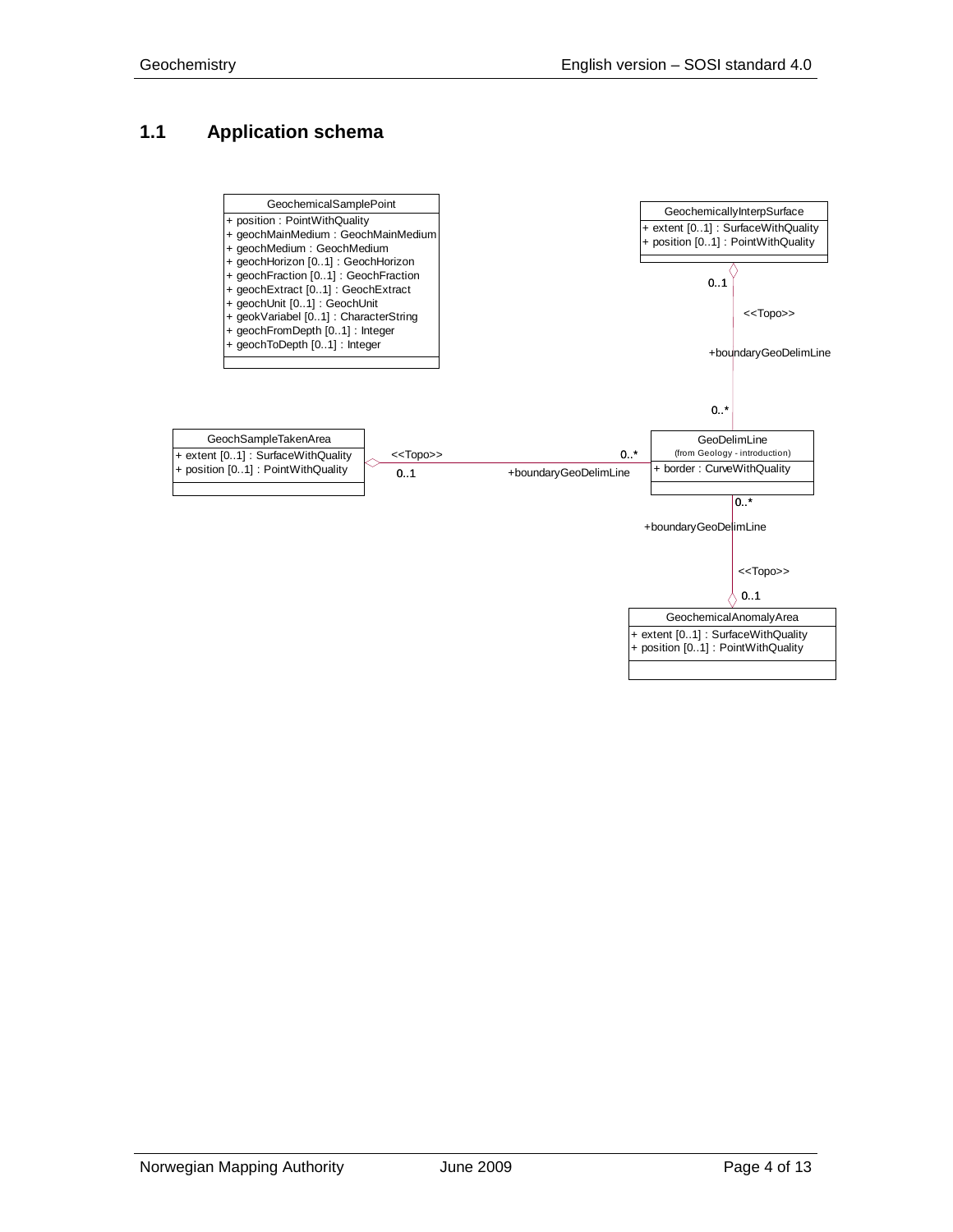# **Codelists**

| < <codelist>&gt;<br/>GeochMedium</codelist>                                                                                                                                                                                                                                               | < <codelist>&gt;<br/>GeochMainMedium</codelist>                                                                                 | < <codelist>&gt;<br/>GeochExtract</codelist>                                                                                                                                                                                                                                                                                                              | < <codelist>&gt;<br/>GeochFraction</codelist>                                                                                                                                                                |
|-------------------------------------------------------------------------------------------------------------------------------------------------------------------------------------------------------------------------------------------------------------------------------------------|---------------------------------------------------------------------------------------------------------------------------------|-----------------------------------------------------------------------------------------------------------------------------------------------------------------------------------------------------------------------------------------------------------------------------------------------------------------------------------------------------------|--------------------------------------------------------------------------------------------------------------------------------------------------------------------------------------------------------------|
| + Bedrock, unspecified = 1<br>$+ Core = 2$<br>$+$ Blasted rock = 3<br>$+$ Chip sample = 4<br>+ Mineral soil, unspecified = 10<br>$+$ Eluvium soil = 11<br>+ Avalanche debris = $12$<br>$+$ Glacial deposit = 13<br>+ Glaciofluvial deposits = 14<br>+ Fluvial sediments, unspecified = 20 | $+$ Solid bedrock = 10<br>$+$ Soil = 20<br>$+ Water = 30$<br>$+$ Precipitation = 40<br>$+$ Vegetation = 50<br>$+$ Fauna = 60    | $+$ Total content = 1<br>$+$ Hydrofluoric acid extract = 2<br>$+$ Nitric acid extract NS4770 = 3<br>+ Nitric acid extract, old NGU method = 4<br>+ Hydrochloric acid extract = $5$<br>$+$ Aqua regia extract = 6<br>$+$ Ammonium acetate = 7<br>$+ Water = 8$<br>$+$ Water and acid pH6 = 9<br>$+$ Water and acid pH5 = 10<br>$+$ Water and acid pH4 = 11 | $+$ Total = 1<br>$+$ Dry ashing = 2<br>$+ < 0.45$ $\mu$ m = 3<br>$+ < 0.06$ mm = 4<br>$+$ < 0.18mm = 5<br>$+ < 0.5$ mm = 6<br>$+ < 0.6$ mm = 7<br>$+ < 1.0$ mm = 8<br>$+$ <2.0mm = 9<br>$+ 0.6/0.18$ mm = 10 |
| $+$ Stream sediments = 21<br>$+$ Floodplain sediments = 22<br>$+$ Lake sediments = 23<br>$+$ Marine sediments = 24<br>+ Organic soil unspecified = 30<br>$+$ Humus = 31<br>$+$ Surface soil = 32<br>+ Organic stream sediments = 33                                                       | < <codelist>&gt;<br/>GeochUnit<br/><math>+</math> % = 1<br/>+ <math>ppm=q/t = 2</math><br/>+ <math>ppb=mq/t=3</math></codelist> |                                                                                                                                                                                                                                                                                                                                                           | $+0.6/0.18$ mm heavy fraction = 11                                                                                                                                                                           |
| + Vegetation unspecified = $40$<br>$+$ Stream moss = 41                                                                                                                                                                                                                                   | + $ppt = \mu g/t = 4$<br>$+ q/l = 5$                                                                                            |                                                                                                                                                                                                                                                                                                                                                           | < <codelist>&gt;<br/>GeochHorizon</codelist>                                                                                                                                                                 |
| $+$ Seaweed = 42<br>$+$ Terrestrial moss = 43<br>$+$ Bark = 44<br>$+$ Water, unspecified = 50<br>+ Surface water, unspecified = 51<br>$+$ Lake water = 52<br>$+$ Stream water = 53<br>$+$ Groundwater = 54<br>+ Precipitation, unspecified = $60$<br>$+$ Snow cover = 61                  | $+$ mg/l = 6<br>$+$ ua/ $= 7$<br>$+ mS/m = 14$<br>+ $pH = 15$                                                                   | + Leached soil layer = 10<br>+ Precipitation layer (precipitation layer) = 20<br>+ Precipitation/C Horizon = 30<br>$+ C$ Horizon = 40<br>$+$ Top 5 cm mixed layer = 60<br>$+$ Top 5 cm mineral layer = 62<br>$+$ Top 5 cm humus layer = 63<br>$+$ Top 3 cm humus layer = 64                                                                               | + Grey-brown podzol (collective term for the prepared soil, consisting of clay, mineral soil, etc) = 50                                                                                                      |
| $+$ Falling snow = 62<br>$+$ Rainwater = 63                                                                                                                                                                                                                                               |                                                                                                                                 |                                                                                                                                                                                                                                                                                                                                                           |                                                                                                                                                                                                              |
|                                                                                                                                                                                                                                                                                           |                                                                                                                                 |                                                                                                                                                                                                                                                                                                                                                           |                                                                                                                                                                                                              |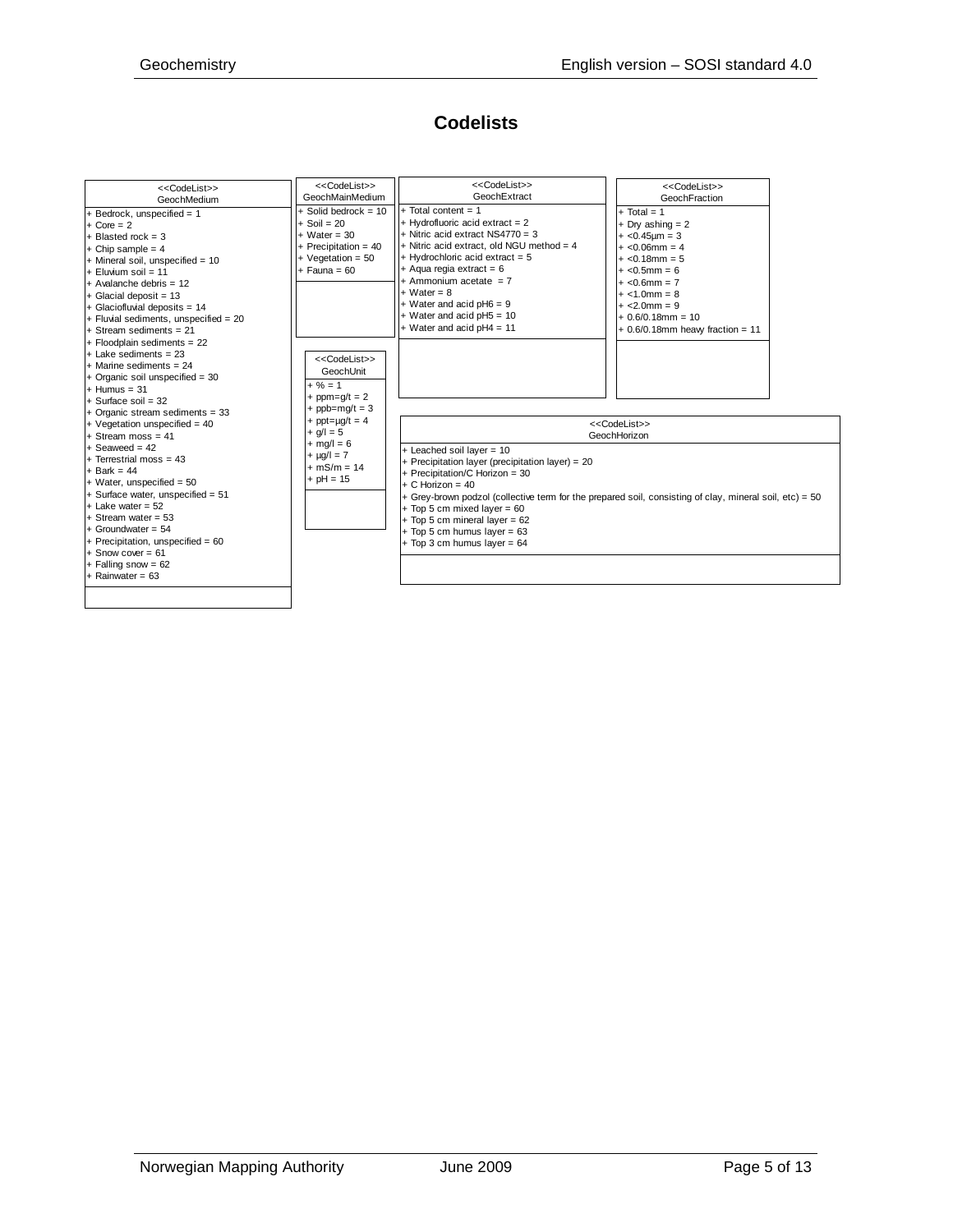# <span id="page-5-0"></span>**1.2 Description**

## <span id="page-5-1"></span>**1.2.1 GeochemicalAnomalyArea**

| No  | Name/<br>Role name                         | Description                                                   | Obligation/<br>Condition | Maximum<br>Occurrenc<br>e | <b>Type</b>                   | Constraint        |
|-----|--------------------------------------------|---------------------------------------------------------------|--------------------------|---------------------------|-------------------------------|-------------------|
|     | <b>Class</b><br>GeochemicalAno<br>malyArea | area with extremely high<br>or low chemical<br>concentrations |                          |                           |                               |                   |
| 1.1 | extent                                     | area over which an object<br>extends                          | $\Omega$                 |                           | <b>SurfaceWithQu</b><br>ality |                   |
| 1.2 | position                                   | location where the object<br>exists                           | $\Omega$                 |                           | PointWithQuali<br>tv          |                   |
| 1.3 | Role<br>boundaryGeoDeli<br>mLine           |                                                               | 0                        | N                         | GeoDelimLine                  | Aggregrati<br>on. |

# <span id="page-5-2"></span>**1.2.2 GeochemicalSamplePoint**

| <b>No</b>      | Name/<br>Role name                         | Description                                                                                                                                  | Obligation/<br>Condition | Maximum<br>Occurrenc<br>e | Type                 | Constraint |
|----------------|--------------------------------------------|----------------------------------------------------------------------------------------------------------------------------------------------|--------------------------|---------------------------|----------------------|------------|
| $\overline{2}$ | <b>Class</b><br>GeochemicalSa<br>mplePoint | site where (a) geochemical<br>sample(s) has/have been<br>taken                                                                               |                          |                           |                      |            |
| 2.1            | position                                   | location where the object<br>exists                                                                                                          | $\mathbf{1}$             | 1                         | PointWithQuali<br>ty |            |
| 2.2            | geochMainMediu<br>m                        | type of geochemical<br>testing medium according<br>to an first level<br>classification                                                       | $\mathbf{1}$             | $\mathbf{1}$              | GeochMainMe<br>dium  |            |
| 2.3            | geochMedium                                | type of geochemical<br>testing medium according<br>to a detailed classification                                                              | $\mathbf{1}$             | $\mathbf{1}$              | GeochMedium          |            |
| 2.4            | geochHorizon                               | what part (layer) of the soil<br>profile the sample,<br>measurement or<br>description has been taken<br>from                                 | $\mathbf 0$              | $\mathbf{1}$              | GeochHorizon         |            |
| 2.5            | geochFraction                              | division of geochemical<br>samples into sub-samples<br>based on various methods<br>Note: Note: Common<br>methods are grain size,<br>specific | $\overline{0}$           | $\overline{1}$            | GeochFraction        |            |
| 2.6            | geochExtract                               | methods of liquid<br>extraction of geochemical<br>samples<br>Note: The extract is<br>subject to chemical<br>analysis                         | $\Omega$                 | 1                         | GeochExtract         |            |
| 2.7            | geochUnit                                  | unit of the variable for<br>which a geochemical<br>sample has been analysed                                                                  | $\overline{0}$           | 1                         | GeochUnit            |            |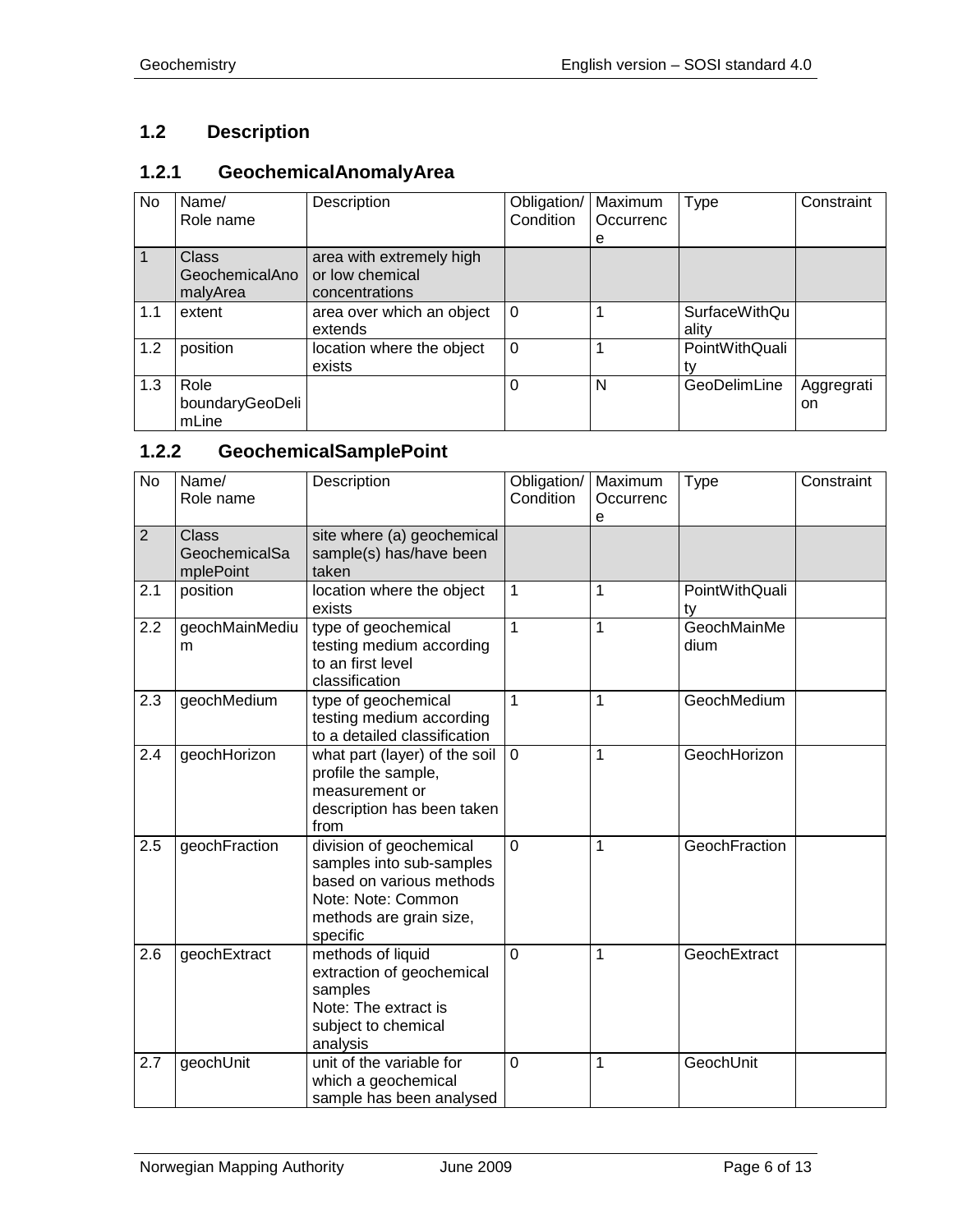| 2.8      | geokVariabel   | elements and inorganic<br>compounds (given with<br>their chemical symbols) for<br>which the sample has<br>been analysed | 0        | CharacterStrin<br>g |
|----------|----------------|-------------------------------------------------------------------------------------------------------------------------|----------|---------------------|
| 2.9      | geochFromDepth | depth from the surface of<br>the terrain down to where<br>the sampling starts Note:<br>(measured in cm)                 | $\Omega$ | Integer             |
| 2.1<br>0 | geochToDepth   | depth from the surface of<br>the terrain down to the<br>lowest level of the<br>sampling Note:<br>(measured in cm)       | $\Omega$ | Integer             |

#### <span id="page-6-0"></span>**1.2.3 GeochSampleTakenArea**

| No           | Name/<br>Role name                       | Description                                                    | Obligation/<br>Condition | Maximum<br>Occurrenc<br>e | <b>Type</b>                   | Constraint       |
|--------------|------------------------------------------|----------------------------------------------------------------|--------------------------|---------------------------|-------------------------------|------------------|
| $\mathbf{3}$ | <b>Class</b><br>GeochSampleTa<br>kenArea | area where (a)<br>geochemical sample(s)<br>has/have been taken |                          |                           |                               |                  |
| 3.1          | extent                                   | area over which an object<br>extends                           | $\Omega$                 |                           | <b>SurfaceWithQu</b><br>ality |                  |
| 3.2          | position                                 | location where the object<br>exists                            | $\Omega$                 |                           | PointWithQuali                |                  |
| 3.3          | Role<br>boundaryGeoDeli<br>mLine         |                                                                | 0                        | N                         | GeoDelimLine                  | Aggregrati<br>on |

# <span id="page-6-1"></span>**1.2.4 GeochemicallyInterpSurface**

| No             | Name/<br>Role name                      | Description                                                                                                         | Obligation/<br>Condition | Maximum<br>Occurrenc<br>е | Type                   | Constraint       |
|----------------|-----------------------------------------|---------------------------------------------------------------------------------------------------------------------|--------------------------|---------------------------|------------------------|------------------|
| $\overline{4}$ | Class<br>GeochemicallyInt<br>erpSurface | surface defined by manual<br>geochemical<br>interpretation, mathematic<br>calculations or a<br>combination of these |                          |                           |                        |                  |
| 4.1            | extent                                  | area over which an object<br>extends                                                                                | $\Omega$                 |                           | SurfaceWithQu<br>ality |                  |
| 4.2            | position                                | location where the object<br>exists                                                                                 | $\Omega$                 | 1                         | PointWithQuali<br>tv   |                  |
| 4.3            | Role<br>boundaryGeoDeli<br>mLine        |                                                                                                                     | $\Omega$                 | N                         | GeoDelimLine           | Aggregrati<br>on |

# <span id="page-6-2"></span>**1.2.5 Association <<Topo>> GeochemicallyInterpSurface-GeoDelimLine**

| No | Name/<br>Role name                             | Description | Obligation/   Maximum<br>Condition | Occurrenc<br>e | Type | Constraint |
|----|------------------------------------------------|-------------|------------------------------------|----------------|------|------------|
| C  | Association<br>GeochemicallyInt<br>erpSurface- |             |                                    |                |      |            |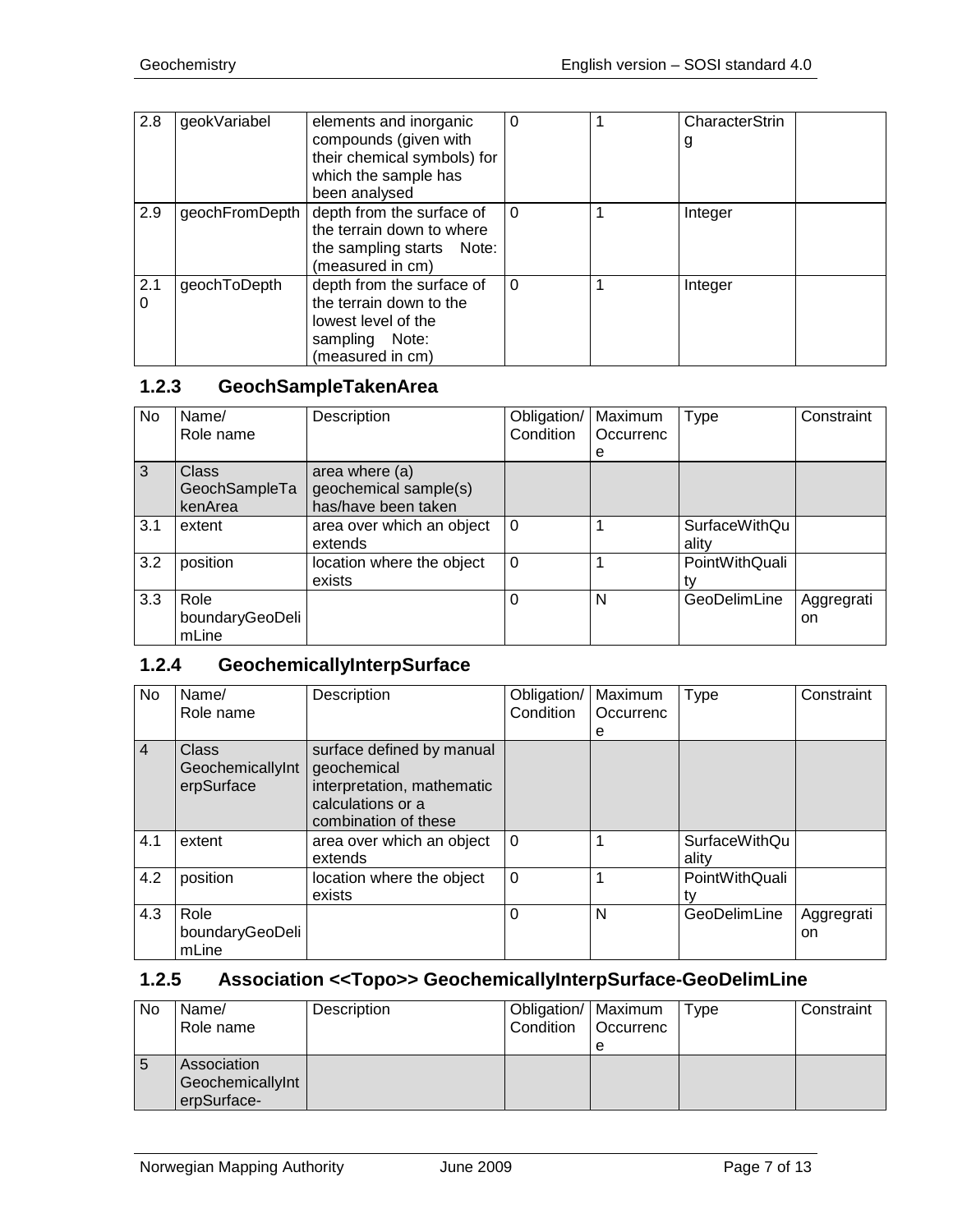|     | GeoDelimLine                                        |   |   |                                |                 |
|-----|-----------------------------------------------------|---|---|--------------------------------|-----------------|
| 5.1 | Role<br>boundaryGeoDeli<br>mLine                    | v | N | GeoDelimLine                   | Aggregatio<br>n |
| 5.2 | Role<br>(unnamed)<br>GeochemicallyInt<br>erpSurface | υ |   | Geochemically<br>InterpSurface |                 |

# <span id="page-7-0"></span>**1.2.6 Association <<Topo>> GeochSampleTakenArea-GeoDelimLine**

| No             | Name/<br>Role name                                       | Description | Obligation/<br>Condition | Maximum<br>Occurrenc<br>e | Type                     | Constraint      |
|----------------|----------------------------------------------------------|-------------|--------------------------|---------------------------|--------------------------|-----------------|
| $6\phantom{1}$ | Association<br>GeochSampleTa<br>kenArea-<br>GeoDelimLine |             |                          |                           |                          |                 |
| 6.1            | Role<br>boundaryGeoDeli<br>mLine                         |             | 0                        | N                         | GeoDelimLine             | Aggregatio<br>n |
| 6.2            | Role<br>(unnamed)<br>GeochSampleTa<br>kenArea            |             | 0                        |                           | GeochSample<br>TakenArea |                 |

## <span id="page-7-1"></span>**1.2.7 Association <<Topo>> GeochemicalAnomalyArea-GeoDelimLine**

| No  | Name/<br>Role name                                         | Description | Obligation/<br>Condition | Maximum<br>Occurrenc<br>е | <b>Type</b>                | Constraint      |
|-----|------------------------------------------------------------|-------------|--------------------------|---------------------------|----------------------------|-----------------|
|     | Association<br>GeochemicalAno<br>malyArea-<br>GeoDelimLine |             |                          |                           |                            |                 |
| 7.1 | Role<br>boundaryGeoDeli<br>mLine                           |             | 0                        | N                         | GeoDelimLine               | Aggregatio<br>n |
| 7.2 | Role<br>(unnamed)<br>GeochemicalAno<br>malyArea            |             | 0                        |                           | GeochemicalA<br>nomalyArea |                 |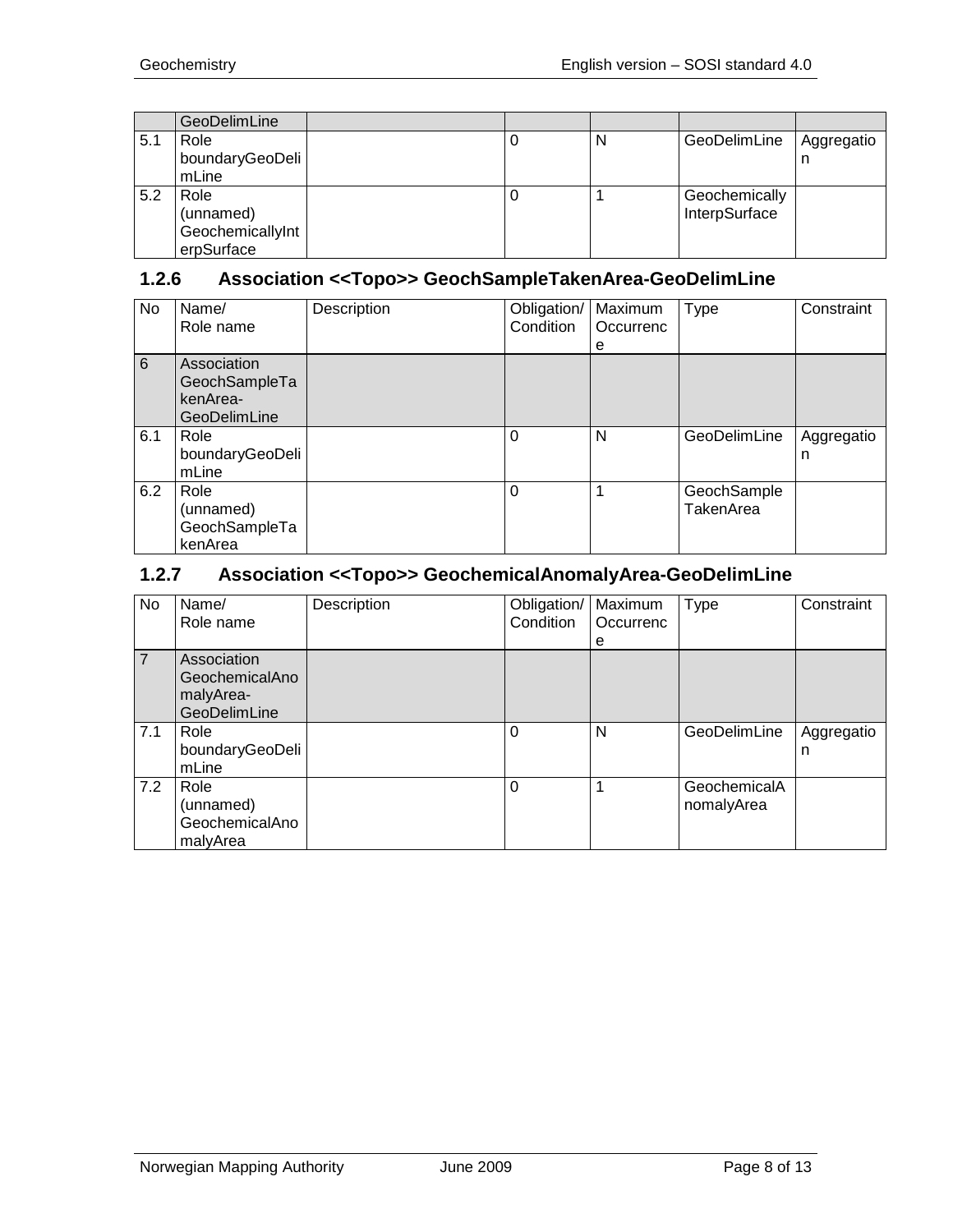#### **1.2.7.1 <<CodeList>> GeochExtract**

| Nr   | Code name                           | Definition/Description                                                                 | Code |
|------|-------------------------------------|----------------------------------------------------------------------------------------|------|
|      | CodeList                            | methods of extracting liquids from geochemical samples Note: The extract is subject to |      |
|      | GeochExtract                        | chemical analysis                                                                      |      |
| 1.1  | Total content                       |                                                                                        |      |
| 1.2  | Hydrofluoric acid extract           |                                                                                        |      |
| 1.3  | Nitric acid extract NS4770          |                                                                                        | ◠    |
| 1.4  | Nitric acid extract, old NGU method |                                                                                        |      |
| 1.5  | Hydrochloric acid extract           |                                                                                        | 5    |
| 1.6  | Aqua regia extract                  |                                                                                        |      |
| 1.7  | Ammonium acetate                    |                                                                                        |      |
| 1.8  | Water                               |                                                                                        | Ω    |
| 1.9  | Water and acid pH6                  |                                                                                        | c    |
| 1.10 | Water and acid pH5                  |                                                                                        | 10   |
| 1.11 | Water and acid pH4                  |                                                                                        |      |

#### <span id="page-8-0"></span>**1.2.7.2 <<CodeList>> GeochUnit**

| Nr        | Code name             | Definition/Description                                                 | Code |
|-----------|-----------------------|------------------------------------------------------------------------|------|
| $\vert$ 2 | CodeList<br>GeochUnit | unit for the variable for which a geochemical sample has been analysed |      |
| 2.1       | %                     |                                                                        |      |
| 2.2       | ppm=g/t               |                                                                        |      |
| 2.3       | $\mu$ ppb=mg/t        |                                                                        |      |
| 2.4       | ppt=µg/t              |                                                                        |      |
| 2.5       | g/l                   |                                                                        |      |
| 2.6       | mg/l                  |                                                                        |      |
| 2.7       | µg/l                  |                                                                        |      |
| 2.8       | mS/m                  | milli-Siemens/m; electric conductivity                                 | 14   |
| 2.9       | рH                    |                                                                        | 15   |

#### <span id="page-8-1"></span>**1.2.7.3 <<CodeList>> GeochFraction**

<span id="page-8-2"></span>

| Nr | name<br>∩⊿≏<br>. <del>. .</del> | Definition/Description                                                                            |       | Code |
|----|---------------------------------|---------------------------------------------------------------------------------------------------|-------|------|
|    | <sup>1</sup> CodeLis.           | .<br>s based on various methods<br>f geochemical samples into sub-samples l<br>division<br>n of i | Note: |      |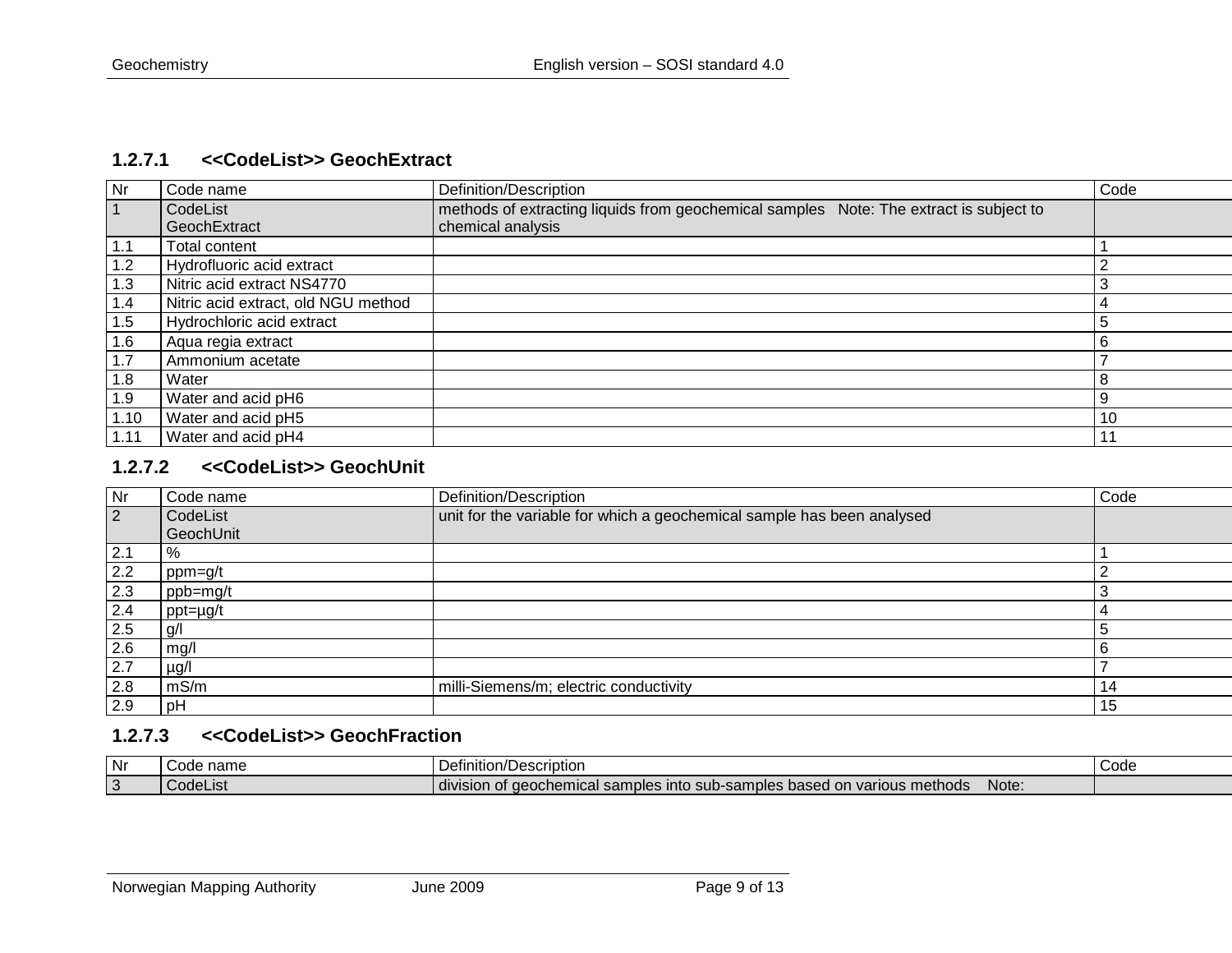|                  | GeochFraction             | Common methods are grain size, specific weight, or magnetic fraction |    |
|------------------|---------------------------|----------------------------------------------------------------------|----|
| 3.1              | Total                     |                                                                      |    |
| 3.2              | Dry ashing                |                                                                      |    |
| 3.3              | $<$ 0.45 $\mu$ m          |                                                                      | Э  |
| 3.4              | $<$ 0.06 $mm$             |                                                                      |    |
| 3.5              | $< 0.18$ mm               |                                                                      | c  |
| 3.6              | $< 0.5$ mm                |                                                                      | 6  |
| $\overline{3.7}$ | $<$ 0.6 $mm$              |                                                                      |    |
| 3.8              | $<$ 1.0 $mm$              |                                                                      | 8  |
| 3.9              | $<$ 2.0 $mm$              |                                                                      | 9  |
| 3.10             | $0.6/0.18$ mm             |                                                                      | 10 |
| 3.11             | 0.6/0.18mm heavy fraction |                                                                      |    |

### **1.2.7.4 <<CodeList>> GeochHorizon**

| Nr             | Code name                                 | Definition/Description                                                                   | Code |
|----------------|-------------------------------------------|------------------------------------------------------------------------------------------|------|
| $\overline{4}$ | CodeList                                  | what part (layer) of a soil profile the sample, measurement or description is taken from |      |
|                | GeochHorizon                              |                                                                                          |      |
| 4.1            | Leached soil layer                        |                                                                                          | 10   |
| 4.2            | Precipitation layer (precipitation layer) |                                                                                          | 20   |
| 4.3            | Precipitation/C Horizon                   |                                                                                          | 30   |
| 4.4            | C Horizon                                 |                                                                                          | 40   |
| 4.5            | Grey-brown podzol (collective term        |                                                                                          | 50   |
|                | for the prepared soil, consisting of      |                                                                                          |      |
|                | clay, mineral soil, etc)                  |                                                                                          |      |
| 4.6            | Top 5 cm mixed layer                      |                                                                                          | 60   |
| 4.7            | Top 5 cm mineral layer                    |                                                                                          | 62   |
| 4.8            | Top 5 cm humus layer                      |                                                                                          | 63   |
| 4.9            | Top 3 cm humus layer                      |                                                                                          | 64   |

# <span id="page-9-0"></span>**1.2.7.5 <<CodeList>> GeochMedium**

<span id="page-9-1"></span>

| Nr  | Code name:           | Definition/Description                                                    | Code |
|-----|----------------------|---------------------------------------------------------------------------|------|
| 5   | CodeList             | type of geochemical testing medium according to a detailed classification |      |
|     | l GeochMedium        |                                                                           |      |
| 5.1 | Bedrock, unspecified |                                                                           |      |
| 5.2 | Core                 |                                                                           |      |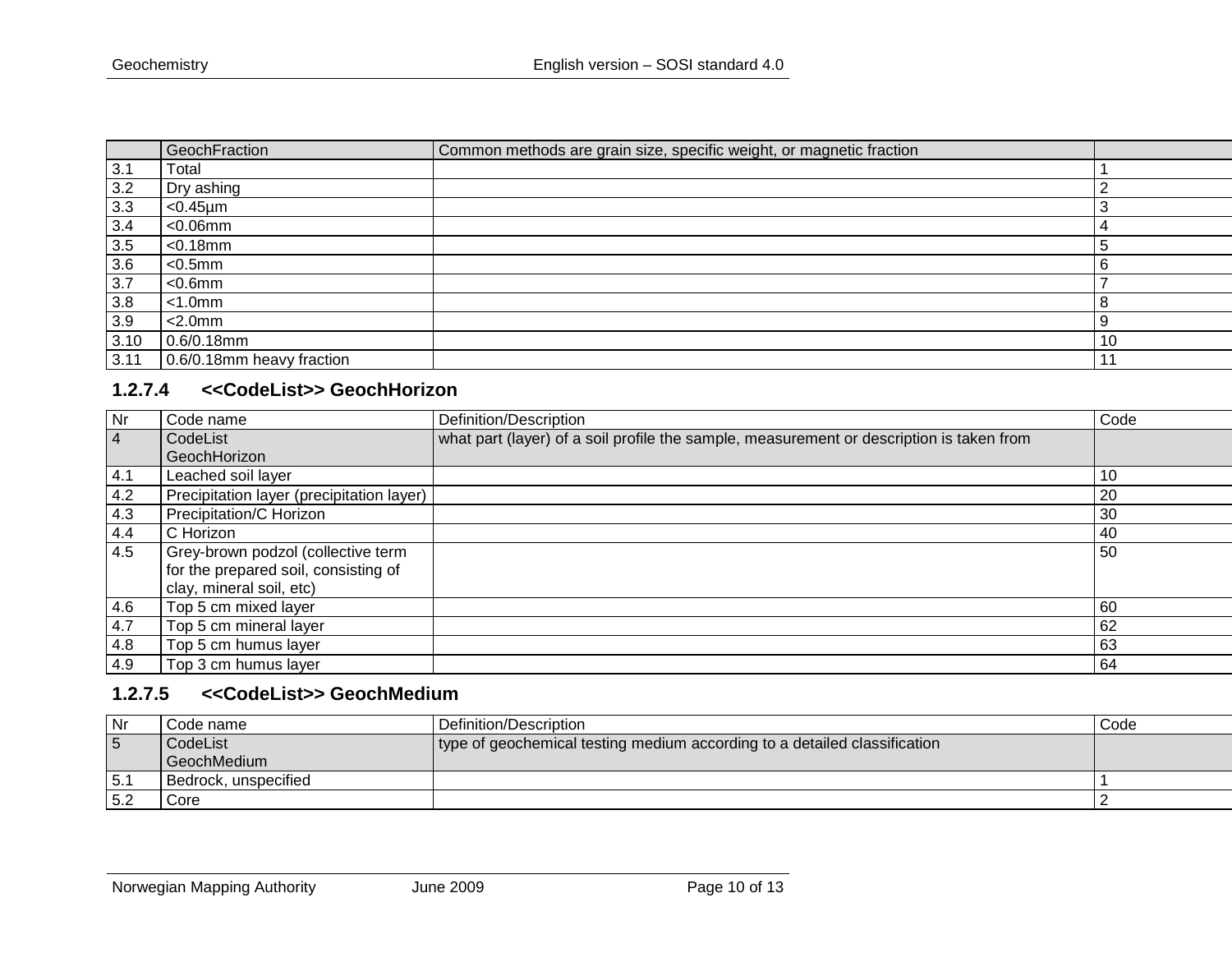| 5.3  | <b>Blasted rock</b>            | 3               |
|------|--------------------------------|-----------------|
| 5.4  | Chip sample                    | 4               |
| 5.5  | Mineral soil, unspecified      | 10              |
| 5.6  | Eluvium soil                   | 11              |
| 5.7  | Avalanche debris               | 12              |
| 5.8  | Glacial deposit                | $\overline{13}$ |
| 5.9  | Glaciofluvial deposits         | 14              |
| 5.10 | Fluvial sediments, unspecified | 20              |
| 5.11 | Stream sediments               | 21              |
| 5.12 | Floodplain sediments           | 22              |
| 5.13 | Lake sediments                 | 23              |
| 5.14 | Marine sediments               | 24              |
| 5.15 | Organic soil unspecified       | $\overline{30}$ |
| 5.16 | Humus                          | 31              |
| 5.17 | Surface soil                   | 32              |
| 5.18 | Organic stream sediments       | 33              |
| 5.19 | Vegetation unspecified         | 40              |
| 5.20 | Stream moss                    | 41              |
| 5.21 | Seaweed                        | 42              |
| 5.22 | <b>Terrestrial moss</b>        | 43              |
| 5.23 | <b>Bark</b>                    | 44              |
| 5.24 | Water, unspecified             | 50              |
| 5.25 | Surface water, unspecified     | 51              |
| 5.26 | Lake water                     | 52              |
| 5.27 | Stream water                   | $\overline{53}$ |
| 5.28 | Groundwater                    | 54              |
| 5.29 | Precipitation, unspecified     | 60              |
| 5.30 | Snow cover                     | 61              |
| 5.31 | Falling snow                   | 62              |
| 5.32 | Rainwater                      | 63              |

# **1.2.7.6 <<CodeList>> GeochMainMedium**

<span id="page-10-0"></span>

| Nr | Code name       | Definition/Description                                                       | Code |
|----|-----------------|------------------------------------------------------------------------------|------|
| 6  | I CodeList      | If type of geochemical testing medium according to an overall classification |      |
|    | GeochMainMedium |                                                                              |      |